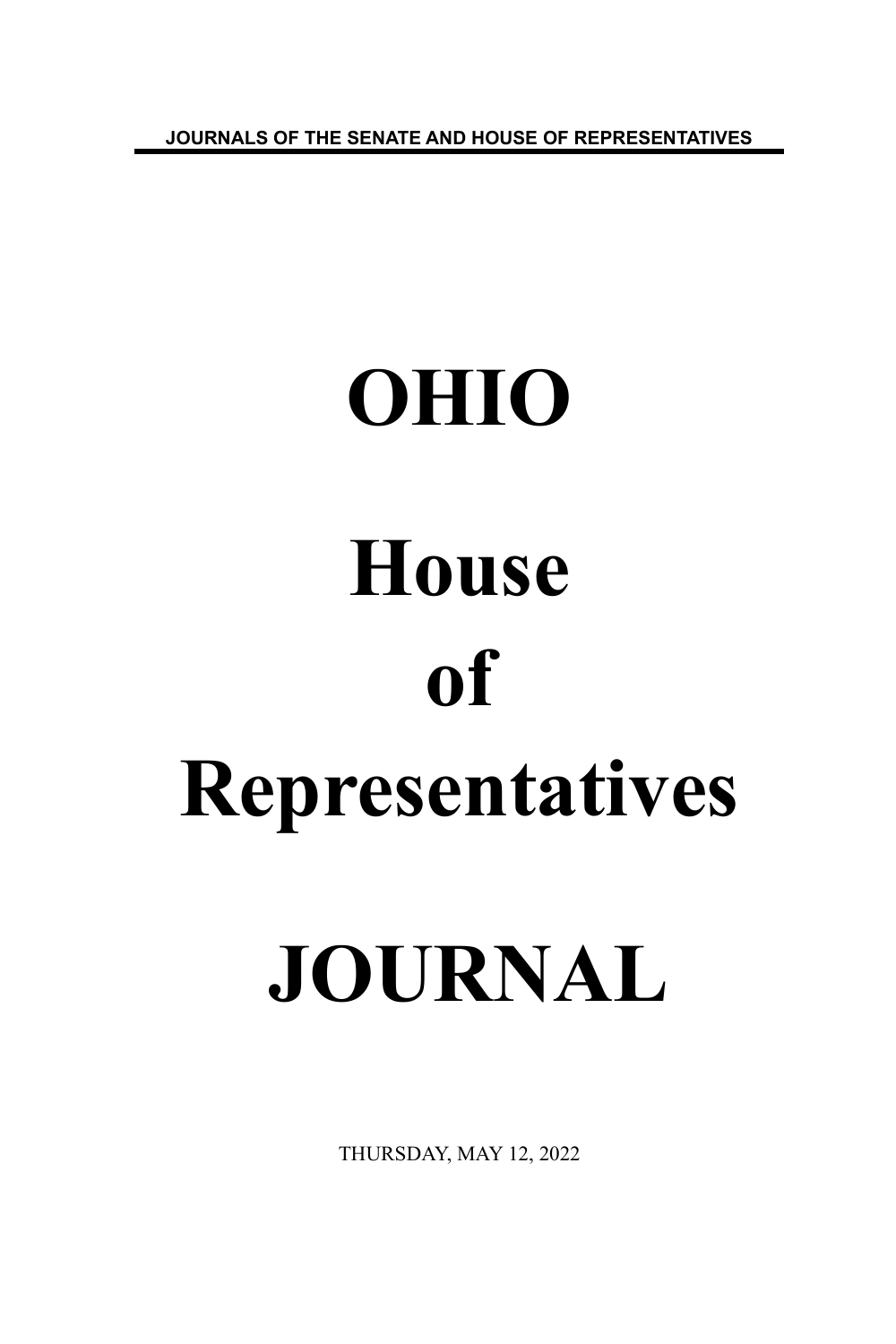# ONE HUNDRED FIFTY-FIFTH DAY Hall of the House of Representatives, Columbus, Ohio **Thursday, May 12, 2022, 9:00 o'clock a.m.**

The House met pursuant to adjournment.

Pursuant to House Rule No. 23, the Clerk called the House to order.

Representative Swearingen was selected to preside under the Rule.

The journal of yesterday was read and approved.

### **INTRODUCTION OF BILLS**

The following bills and joint resolution were introduced:

**H. B. No. 652 -** Representatives Plummer, Young, T.

To amend sections 3719.01, 4715.302, 4723.481, 4723.487, 4730.42, 4730.53, 4731.052, 4731.054, and 4731.055 and to enact sections 3719.065 and 3719.081 of the Revised Code to revise the law governing the review of patient information in the Ohio Automated Rx Reporting System, to establish requirements on the dispensing of opioid analgesics, to provide for a cash transfer, and to amend the version of section 4723.481 of the Revised Code that is scheduled to take effect on September 30, 2024, to continue the changes to that section on and after that date.

**H. B. No. 653 -** Representatives Ingram, Davis.

Cosponsors: Representatives Miranda, Brent, Kelly, Liston, Miller, A., Denson.

To amend section 103.13 and to enact sections 103.132 and 3701.35 of the Revised Code to require the Legislative Service Commission to create health impact statements for introduced bills, to create the Health and Equity Interagency Team, and to name this act the Health Equity In All Health Related Policy Act.

**H. B. No. 654 -** Representative Ingram.

Cosponsors: Representatives Kelly, Crossman, Brinkman, Davis, Smith, K., Denson, Brown, Miller, A.

To amend sections 9.28, 121.22, 149.011, 149.43, 149.436, 187.01, 187.03, and 187.04 of the Revised Code to establish that records kept by JobsOhio are public records subject to inspection and copying under Ohio Public Records Law and to require all meetings of the JobsOhio Board of Directors to be open to the public, except when in an executive session.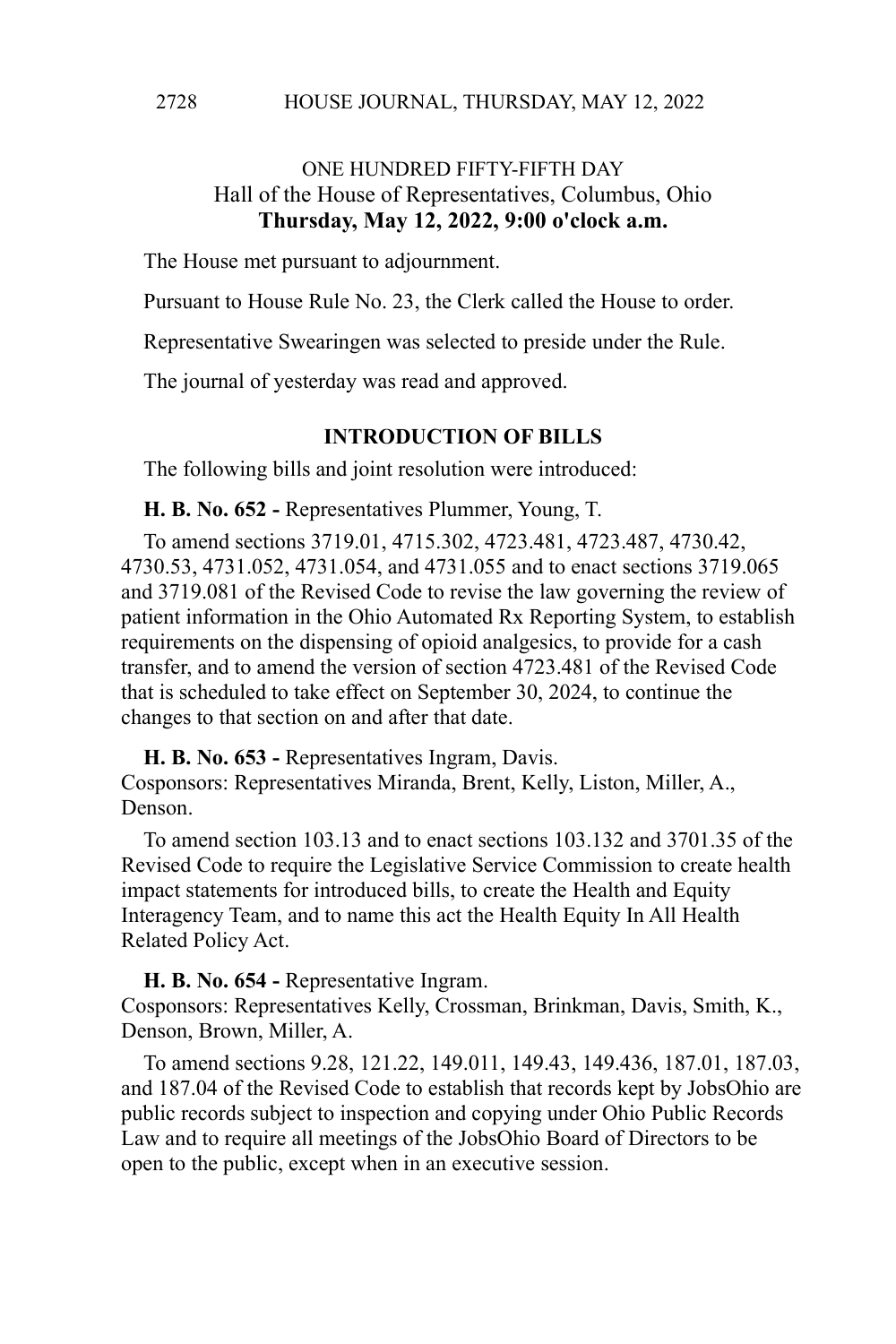**H. B. No. 655 -** Representative Ingram.

To amend section 3902.50 and to enact section 3902.73 of the Revised Code to prohibit health insurers and pharmacy benefit managers from steering patients to affiliated pharmacies.

#### **H. B. No. 656 -** Representative Ingram.

Cosponsors: Representatives Kelly, Davis, Crossman, Humphrey.

To amend sections 5747.08 and 5747.98 and to enact section 5747.83 of the Revised Code to authorize an income tax credit for senior citizens who complete an adult financial literacy course.

#### **H. B. No. 657 -** Representative Ingram.

To amend section 4729.553 and to enact section 5119.369 of the Revised Code to require community addiction services providers and office-based opioid treatment providers to conduct tobacco use assessments and develop treatment plans.

**H. B. No. 658 -** Representative Ingram.

To amend section 2743.75 of the Revised Code to require the award of attorney's fees to an aggrieved person if a court of appeals determines in an appeal by a public office from a Court of Claims order that the public office denied the person access to public records in violation of the Public Records Law.

#### **H. B. No. 659 -** Representative Ingram.

To amend sections 3332.031, 3333.046, 4709.05, and 4713.07 and to enact section 3314.033 of the Revised Code to require disclosure of the for-profit status of community school operators and post-secondary educational institutions on various promotional materials and contracts for employment.

#### **H. B. No. 660 -** Representative Ingram.

To amend section 4511.21 of the Revised Code to permit a municipal corporation, when proposing to alter a statutorily prescribed speed limit, to utilize the county engineer to conduct the required traffic engineering study.

**H. B. No. 661 -** Representatives Crossman, Hicks-Hudson. Cosponsors: Representatives Miranda, Troy, Galonski, Russo, Miller, J., Miller, K., Skindell, Davis.

To amend section 2923.25 of the Revised Code to require that gun trigger locks be attached and provided with firearms sales.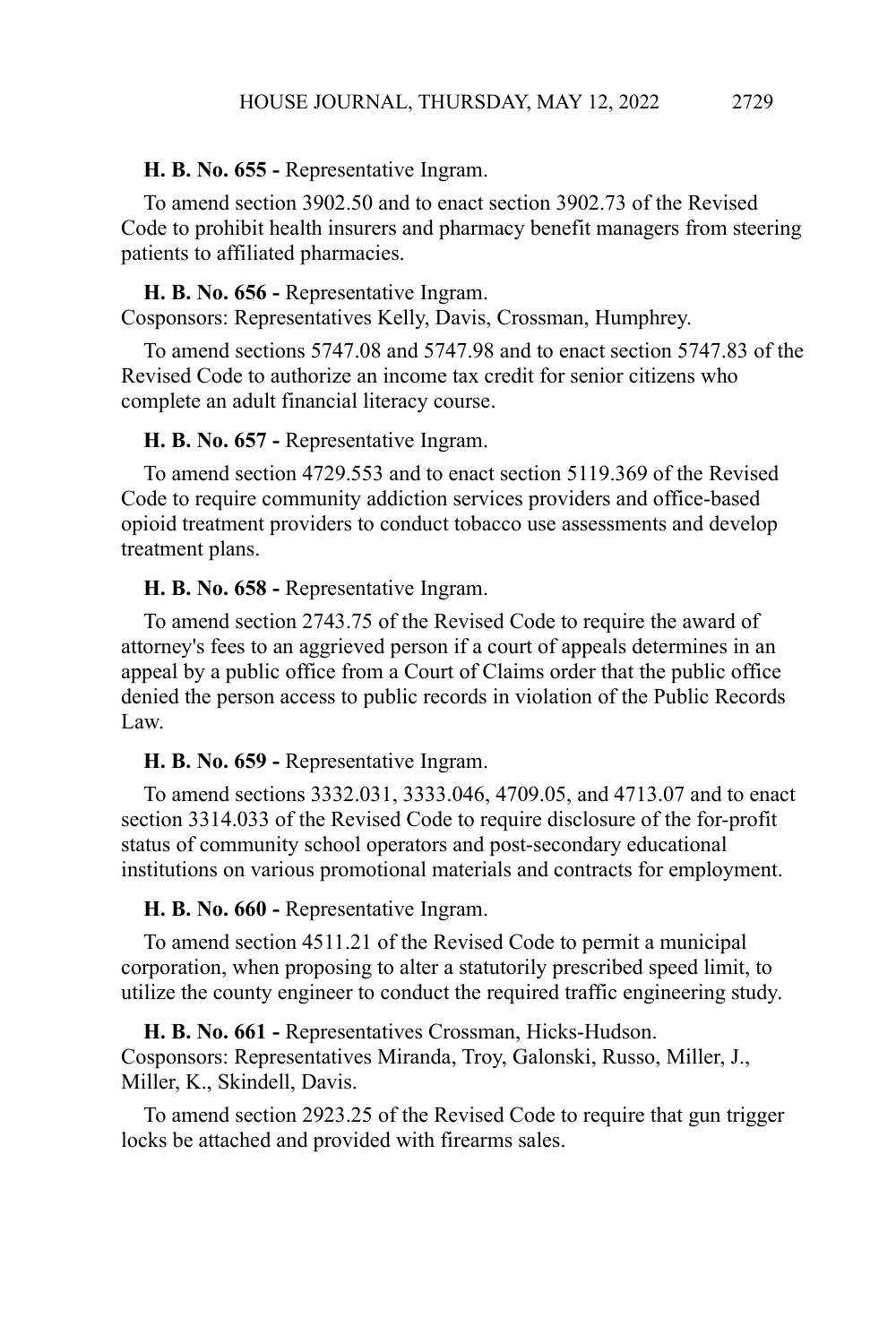### **H. B. No. 662 -** Representative Lightbody.

To enact section 5705.223 of the Revised Code to allow a municipal corporation or joint recreation district to propose, as a single ballot question, a bond levy and separate property tax levy for parks and recreational purposes.

## **H. B. No. 663 -** Representative Lightbody.

To enact section 3319.58 of the Revised Code to establish a loan repayment program for eligible teachers.

**H. B. No. 664 -** Representatives Lightbody, Hoops. Cosponsors: Representatives Davis, Humphrey, Ingram, Liston, Galonski, Miller, A., Miller, J., Skindell, Smith, K., Smith, M., Upchurch, Weinstein, **West**.

To amend section 5163.06 and to enact section 5163.062 of the Revised Code regarding Medicaid coverage for workers with a disability and to make an appropriation upon approval of a Medicaid state plan amendment.

**H. B. No. 665 -** Representative Humphrey.

To amend sections 2903.02 and 2903.04 of the Revised Code to provide that the prohibition under "murder" against causing the death of another as a proximate result of committing or attempting to commit a first or second degree felony offense of violence, and the prohibitions under "involuntary manslaughter," apply only to a person who is age 18 or older.

**H. B. No. 666 -** Representatives West, Ingram.

To create a rent rebate pilot program and to transfer funds and make an appropriation to support the program.

**H. B. No. 667 -** Representative Lightbody.

To enact sections 3333.393 and 3333.394 of the Revised Code to establish the Grow Your Own Teacher Program and to make an appropriation.

**H. B. No. 668 -** Representatives Brent, Hicks-Hudson. Cosponsors: Representatives Callender, Upchurch, Denson, Sykes, Humphrey, Davis, Galonski, Ingram, Jarrells, Blackshear, Robinson, West.

To amend sections 3314.03, 3326.11, 3328.24, and 4112.01 and to enact section 3319.48 of the Revised Code to enact the Creating a Respectful and Open World for Natural Hair (CROWN) Act to prohibit discrimination against an individual based on hair texture and protective hair styles.

**H. B. No. 669 -** Representative Brent.

To create the Healthy Soils Task Force.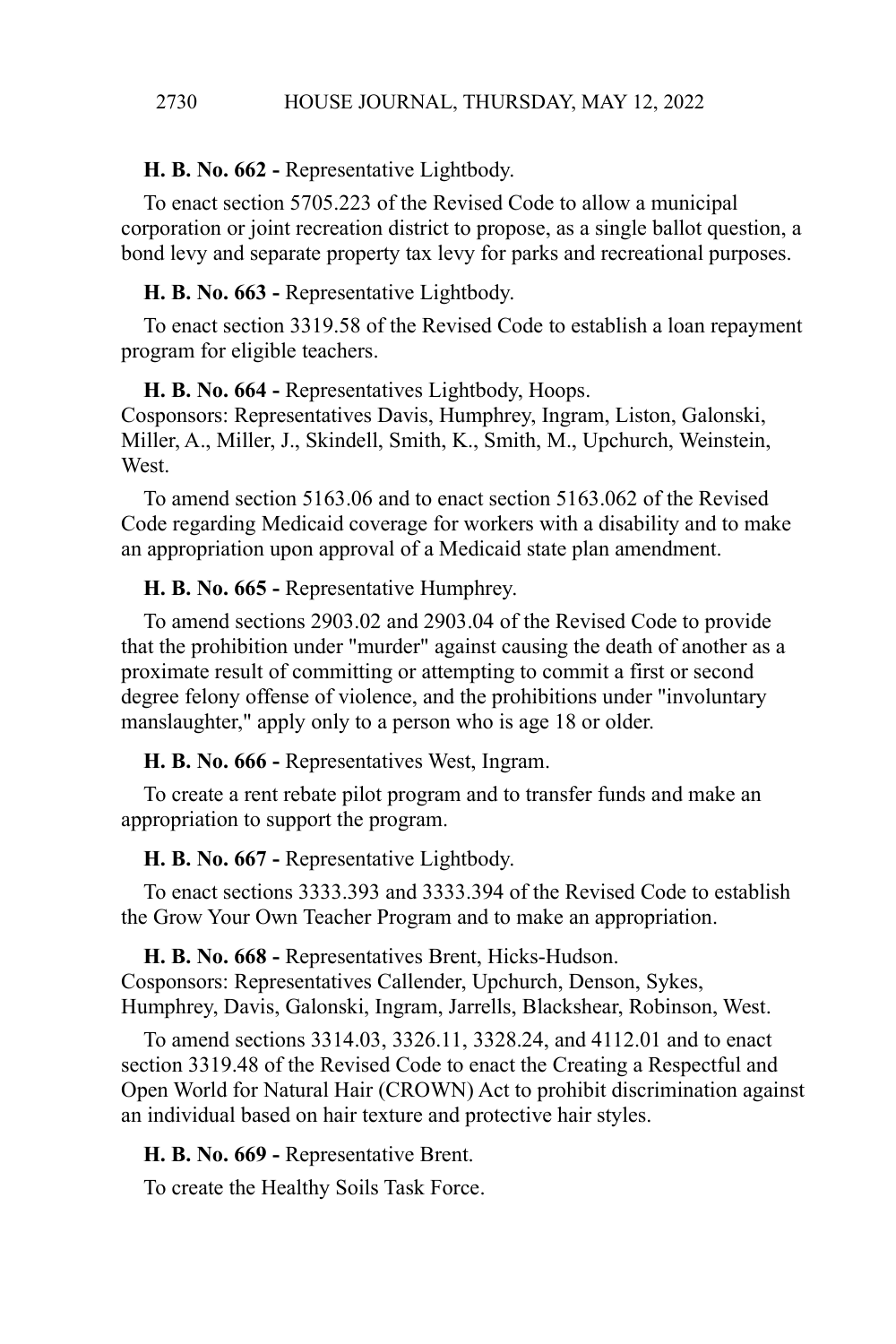**H. B. No. 670 -** Representatives Lepore-Hagan, Hoops.

Cosponsors: Representatives Hillyer, Humphrey, O'Brien, Sobecki, Kelly, Miller, A., Smith, M., Sweeney, Leland, Miller, J., Galonski, Sheehy, Brown, Lightbody, Smith, K., Skindell, Jarrells, Weinstein, Crossman, Russo, Davis, Boggs, Edwards, Brent, Miranda, Upchurch, Stein, Denson, Lipps, Cross.

To amend sections 4511.62, 4511.63, 4511.64, and 4511.712 of the Revised Code to require vehicle operators to watch, listen, and stop for on-track equipment that may be approaching a railroad crossing.

**H. B. No. 671 -** Representative Blackshear.

To enact section 5534.561 of the Revised Code to designate a portion of State Route 35 in Montgomery County as the Jessie Gooding Highway.

**H. B. No. 672 -** Representatives Patton, Sykes.

To amend section 2903.211 of the Revised Code to generally prohibit a person from knowingly installing a tracking device or application on another person's property without the other person's consent.

**H. J. R. No. 3 -** Representative Davis.

Proposing to enact Section 22 of Article I of the Constitution of the State of Ohio to establish a constitutional right to housing.

Said bills and joint resolution were considered the first time.

# **REPORTS OF STANDING AND SELECT COMMITTEES AND BILLS FOR SECOND CONSIDERATION**

Representative Leland submitted the following report:

The standing committee on Criminal Justice to which was referred **H. B. No. 343**-Representative White, et al., having had the same under consideration, reports it back as a substitute bill and recommends its passage.

RE: REVISE THE LAW RE: RIGHTS OF CRIME VICTIMS

Representative LaRe moved to amend the title as follows:

Add the name: "Leland"

PHIL PLUMMER SHARON A. RAY JEAN SCHMIDT BILL SEITZ ANDREA WHITE

**JEFF LARE D. J. SWEARINGEN** DAVID LELAND WILLIS E. BLACKSHEAR, JR.

The report was agreed to.

The bill was ordered to be engrossed and placed on the calendar.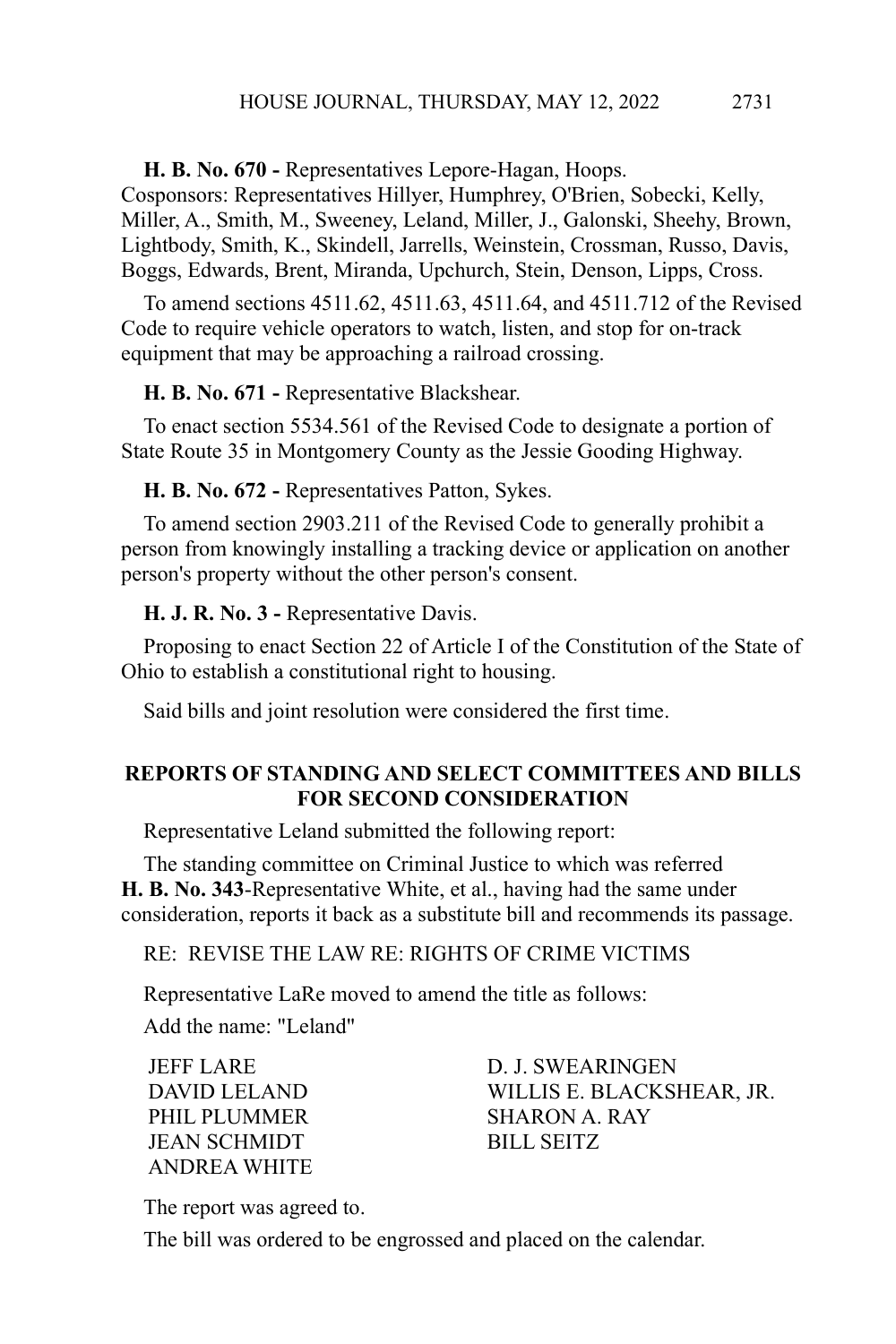Representative Miller, A. submitted the following report:

The standing committee on Armed Services and Veterans Affairs to which was referred **H. B. No. 407**-Representatives Gross, Miller, A., having had the same under consideration, reports it back and recommends its indefinite postponement.

RE: ESTABLISH THE SAFE SHELTER INITIATIVE PROGRAM FOR OHIO VETERANS

HARAZ N. GHANBARI MIKE LOYCHIK ADAM C. MILLER LATYNA M. HUMPHREY BRIAN E. LAMPTON LAURA LANESE TRACY M. RICHARDSON MICHAEL SHEEHY CASEY WEINSTEIN

The report was agreed to.

The bill was indefinitely postponed.

Representative Leland submitted the following report:

The standing committee on Criminal Justice to which was referred **H. B. No. 607**-Representatives LaRe, Swearingen, having had the same under consideration, reports it back and recommends its passage.

RE: ADD PUBLIC SAFETY AS A FACTOR IN SETTING BAIL

PHIL PLUMMER SHARON A. RAY JEAN SCHMIDT BILL SEITZ ANDREA WHITE

**JEFF LARE D. J. SWEARINGEN** 

The following members voted "NO"

DAVID LELAND WILLIS E. BLACKSHEAR, JR.

The report was agreed to.

The bill was ordered to be engrossed and placed on the calendar.

Representative Leland submitted the following report:

The standing committee on Criminal Justice to which was referred **H. J. R. No. 2**-Representatives LaRe, Swearingen, having had the same under consideration, reports it back as a substitute joint resolution and recommends its adoption.

RE: CA: REVISE FACTORS CONSIDERED IN SETTING BAIL

**JEFF LARE D. J. SWEARINGEN** PHIL PLUMMER
SHARON A RAY